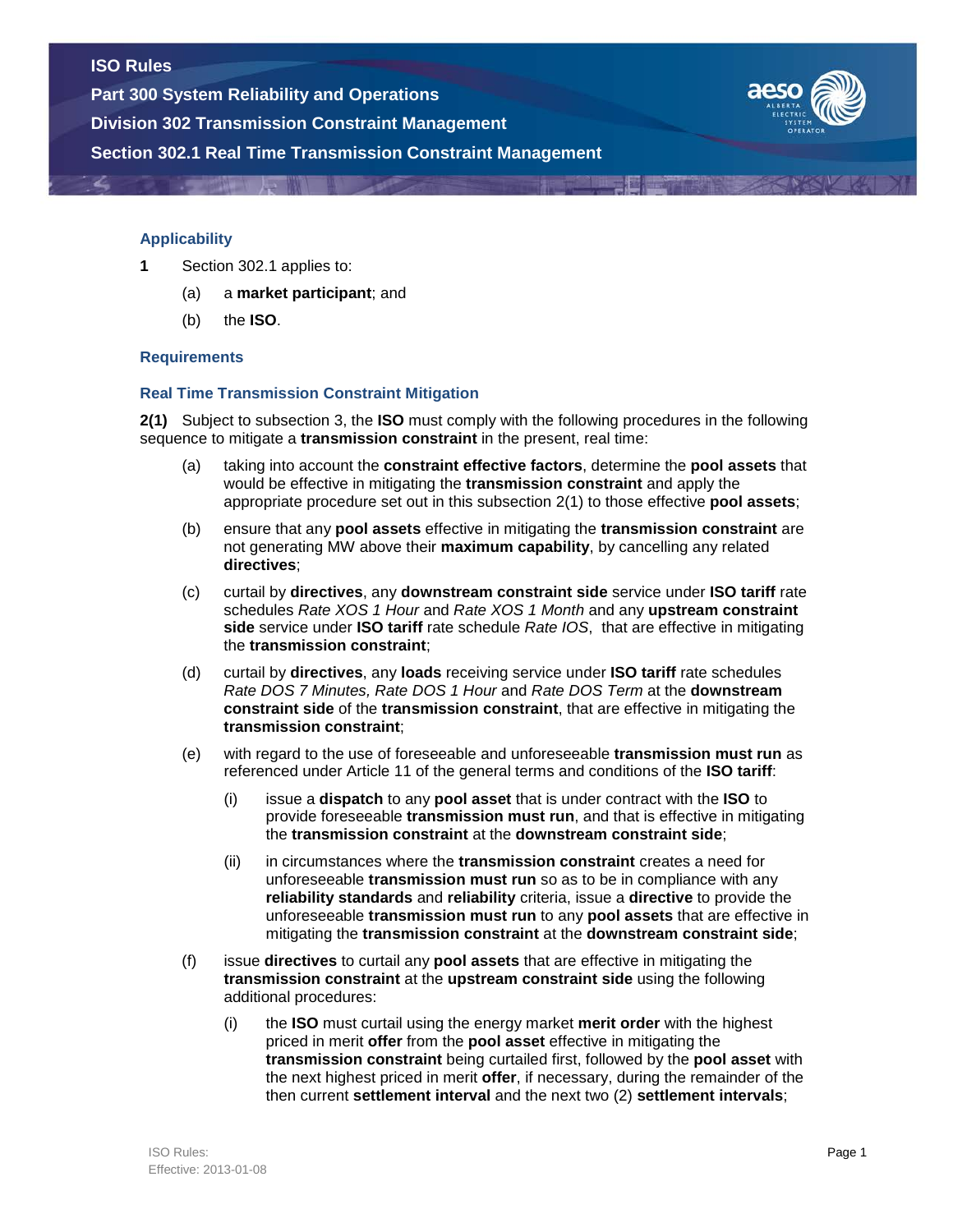**Part 300 System Reliability and Operations Division 302 Transmission Constraint Management Section 302.1 Real Time Transmission Constraint Management**



- (ii) if there is a need to curtail two (2) or more such **pool assets** having equally priced **offers**, then the **ISO** must issue **directives** to the **pool assets** to curtail using a pro-rata methodology;
- (iii) if the **transmission constraint** persists on a continuous basis for longer than the remainder of the then current **settlement interval** and the next two (2) **settlement intervals**, then the **ISO** must reallocate the required curtailment, using a pro-rata methodology, to all **pool assets** having in merit **offers** that are effective in mitigating the **transmission constraint**; and
- (g) curtail by **directives** any **loads** receiving service under **ISO tariff** rate schedule *Rate DTS* at the **downstream constraint side** of the **transmission constraint**, if so required by the **reliability** criteria*,* using the following procedures:
	- (i) the **ISO** must allocate the **load** curtailment using the energy market **merit order** with the lowest priced effective **bid** being curtailed first, followed by the next lowest priced effective **bid**, if necessary;
	- (ii) if there is a need to curtail **loads** with equal price **bids,** or there are no **bids** remaining, then the **ISO** must curtail using a pro-rata methodology.
- **(2)** With regard to any of the procedures set out in subsection 2(1):
	- (a) the **ISO** must issue **dispatches** for **dispatch down service** as appropriate in accordance with section 204.2 of the **ISO rules**, *Issuing Dispatches for Dispatch Down Service*;
	- (b) the **ISO** must use established procedures as appropriate to restore the energy and supply balance to the **interconnected electric system**, including the issuance of **dispatches** to increase or begin energy production to any **pool assets** that are at the **downstream constraint side** of the **transmission constraint,** in accordance with the energy market **merit order**.

**(3)** With regard to any of the procedures set out in subsection 2(1) that involve **pool asset** or **load** curtailment, if the **pool asset** or **load** is supplying both **ancillary services** and energy production, then the **ISO** must first curtail **ancillary services** before energy production.

**(4)** When a **transmission constraint** has activated or is expected by the **ISO** to activate a **remedial action scheme,** then after the **ISO** has ensured that the **interconnected electric system** is operating in a safe and reliable mode, the **ISO** must recommence the procedural sequence set out in subsection 2(1) to manage the **transmission constraint**.

# **Additional Real Time Constraint Management Procedures**

**3** As the circumstances may warrant, the **ISO** may take into account the following alternative or complementary procedures to mitigate any present, real time **transmission constraint**:

- (a) if the result of following the procedures set out in subsection  $2(1)(f)(i)$  will be to curtail any **pool asset** below its **minimum stable generation** level but the **ISO** expects the **transmission constraint** to last only a short duration, then the **ISO** by **directive** may curtail the **pool asset** to above or at the **minimum stable generation** level of that **pool asset**;
- (b) in circumstances where abnormal operating or market conditions exist, the **ISO** acting reasonably may, in implementing mitigation measures to address a **transmission constraint**, take procedural steps not listed in subsection 2(1) if those steps are substantially consistent with **good electric industry operating practice**